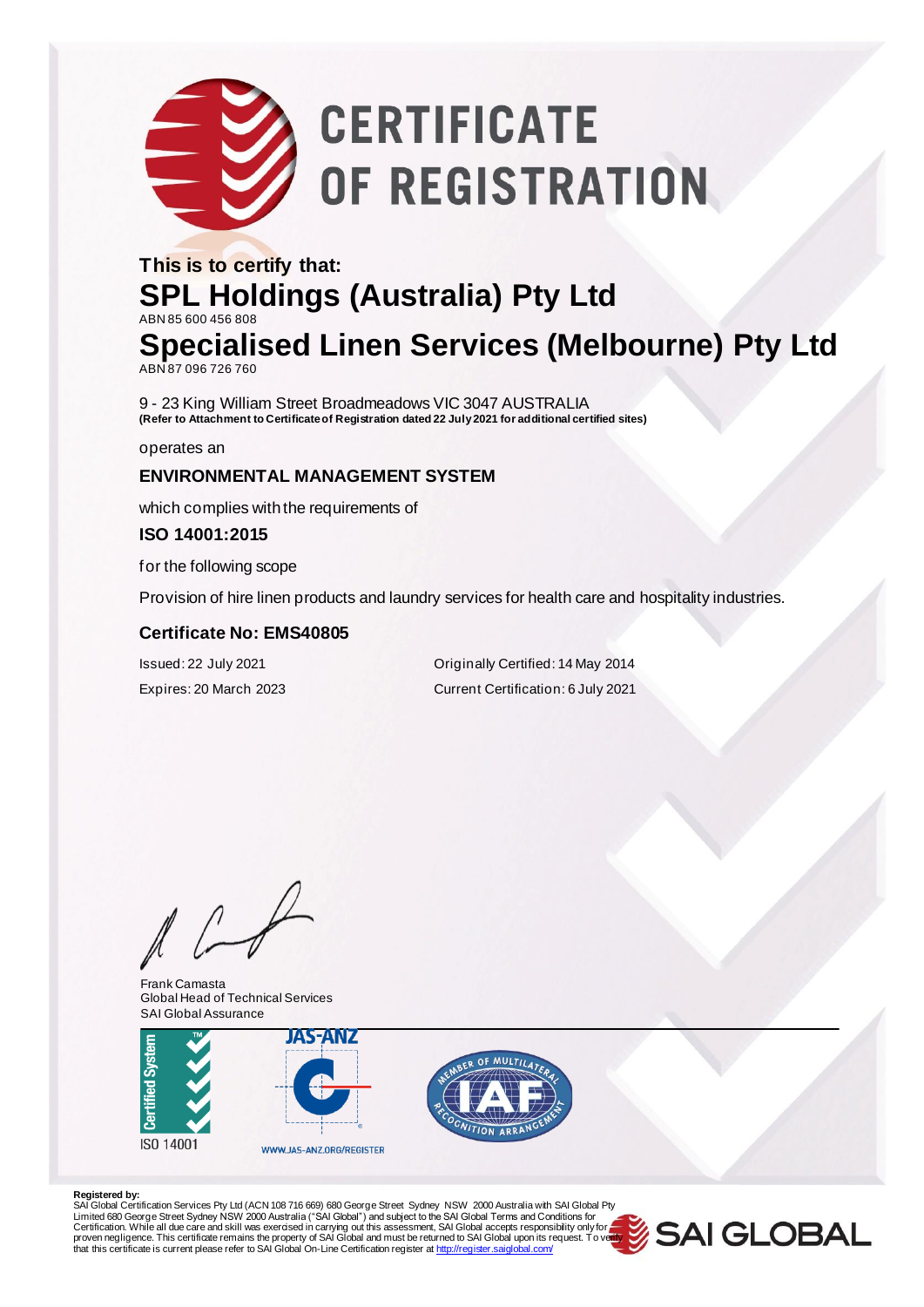

# **ATTACHMENT TO CERTIFICATE** OF REGISTRATION

These sites are registered under certificate No: EMS40805 issued on 22 July 2021.

### **SPL Holdings (Australia) Pty Ltd**

56 Canterbury Road Bankstown NSW 2200 AUSTRALIA 13-17 Dutton Street, Portsmith Cairns QLD 4870 AUSTRALIA 26-32 Nealdon Drive Meadowbrook QLD 4131 AUSTRALIA 8 Central Park Drive Paget QLD 4740 AUSTRALIA 59 Stephens Avenue Torrensville SA 5031 AUSTRALIA 5 Ryelane Street Maddington WA 6109 AUSTRALIA

These registrations are dependent on SPL Holdings (Australia) Pty Ltd maintaining their scope of registration to ISO 14001:2015.

**Registered by:**<br>SAI Global Certification Services Pty Ltd (ACN 108 716 669) 680 George Street Sydney NSW 2000 Australia with SAI Global Pty Limited 680 George Street Sydney NSW 2000 Australia ("SAI Global") and subject to the SAI Global Terms and Conditions for<br>Certification. While all due care and skill was exercised in carrying out this assessment, SAI Globa proven negligence. This certificate remains the property of SAI Global and must be returned to SAI Global upon its request. To veilly<br>that this certificate is current please refer to SAI Global On-Line Certification regist

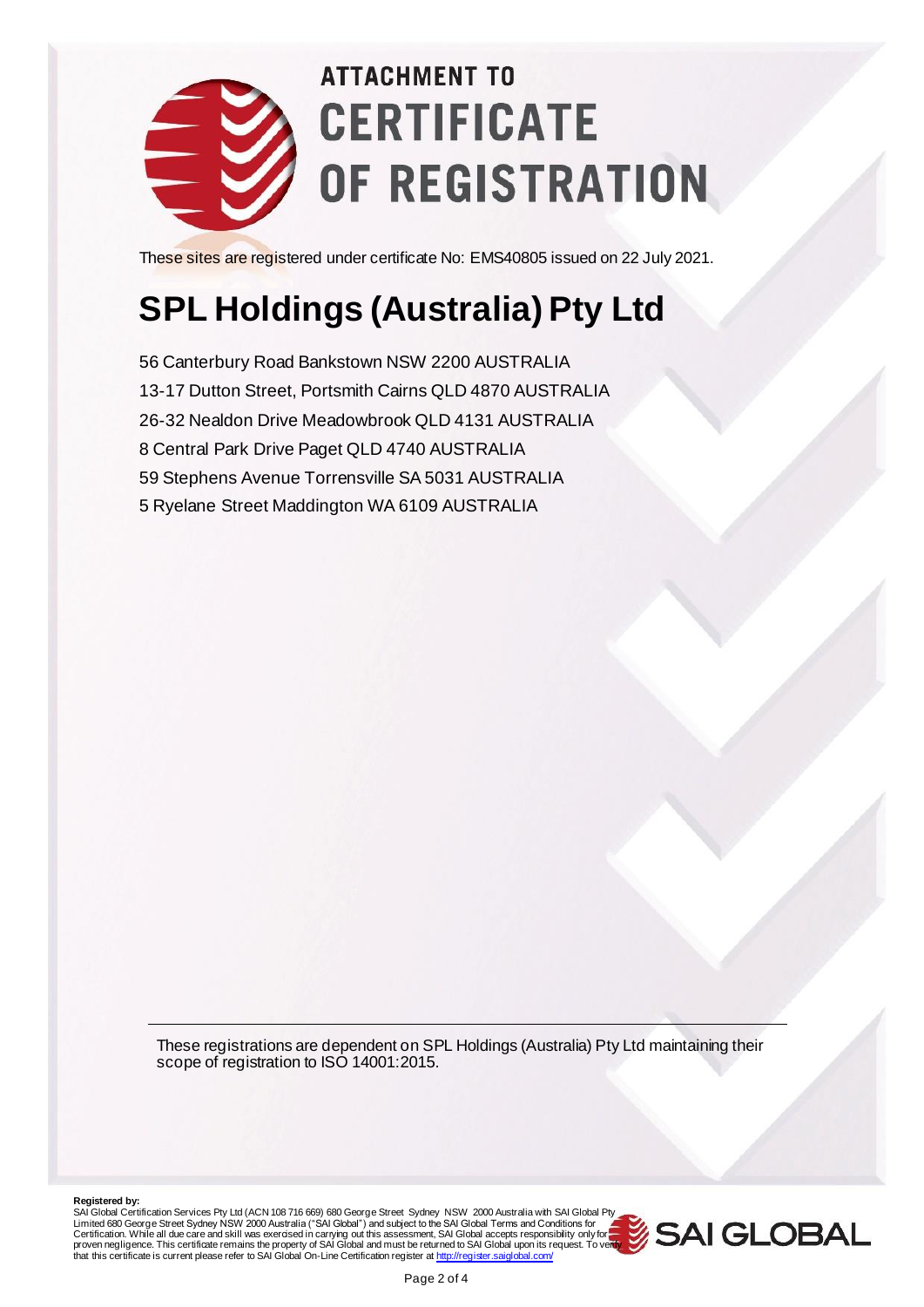

# **ATTACHMENT TO CERTIFICATE** OF REGISTRATION

These sites are registered under certificate No: EMS40805 issued on 22 July 2021.

### **SPL Holdings (Australia) Pty Ltd**

| <b>SAI Site Cert no.</b> | <b>Certified Site Details</b>                                                                                       | <b>Effective Date</b> |  |
|--------------------------|---------------------------------------------------------------------------------------------------------------------|-----------------------|--|
| C-400540                 | 56 Canterbury Road Bankstown NSW 2200 AUSTRALIA 6 July 2021                                                         |                       |  |
|                          | Site Scope:<br>Provision of hire linen products and laundry services for<br>health care and hospitality industries. |                       |  |
| C-400549                 | 13-17 Dutton Street, Portsmith Cairns QLD 4870<br><b>AUSTRALIA</b>                                                  | 6 July 2021           |  |
|                          | Site Scope:<br>Provision of hire linen products and laundry services for<br>health care and hospitality industries. |                       |  |
| C-400552                 | 26-32 Nealdon Drive Meadowbrook QLD 4131<br><b>AUSTRALIA</b>                                                        | 6 July 2021           |  |
|                          | Site Scope:<br>Provision of hire linen products and laundry services for<br>health care and hospitality industries. |                       |  |
| C-400559                 | 8 Central Park Drive Paget QLD 4740 AUSTRALIA                                                                       | 6 July 2021           |  |
|                          | Site Scope:<br>Provision of hire linen products and laundry services for<br>health care and hospitality industries. |                       |  |
| C-400546                 | 59 Stephens Avenue Torrensville SA 5031 AUSTRALIA 6 July 2021                                                       |                       |  |
|                          | Site Scope:<br>Provision of hire linen products and laundry services for<br>health care and hospitality industries. |                       |  |

These registrations are dependent on SPL Holdings (Australia) Pty Ltd maintaining their scope of registration to ISO 14001:2015.

**Registered by:**<br>SAI Global Certification Services Pty Ltd (ACN 108 716 669) 680 George Street Sydney NSW 2000 Australia with SAI Global Pty Limited 680 George Street Sydney NSW 2000 Australia ("SAI Global") and subject to the SAI Global Terms and Conditions for<br>Certification. While all due care and skill was exercised in carrying out this assessment, SAI Globa proven negligence. This certificate remains the property of SAI Global and must be returned to SAI Global upon its request. To veilly<br>that this certificate is current please refer to SAI Global On-Line Certification regist